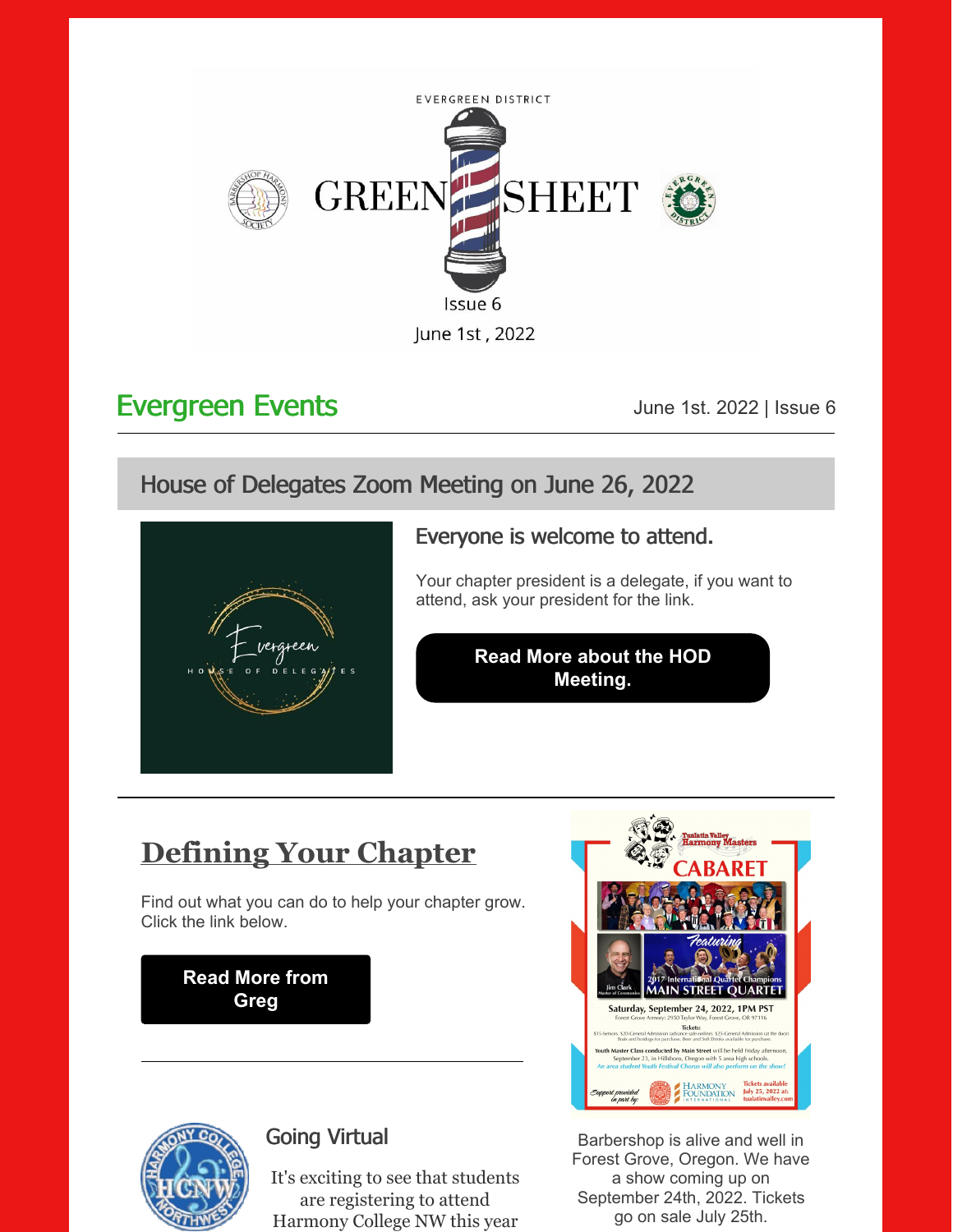from around the world! No longer is learning limited to those who can travel to attend -- now learning and being with other singers can happen in the comfort of your easy chair or in your tent -- no matter where you are! (As long as you have WIFI)

> **HCNW [Registration](https://harmonycollege.net/2022-registration/) page**

**Click here to view [website](https://www.tualatinvalley.com)**

**Evergreen District** "With One Voice"

**[Timbre](https://evgdistrict.com/wp-content/uploads/2022/06/TIMBRE-06012022-FINAL.pdf)**



### Happy 75th Anniversary to the EVERGREEN District!

On June 12th the Evergreen District will be celebrating our 75th Anniversary. Check the **[Evergreen](https://evgdistrict.com) website** to view the celebratory video, currently in production.



Admission: \$40.00

Register/Info: https://www.stampedecitychorus.com/